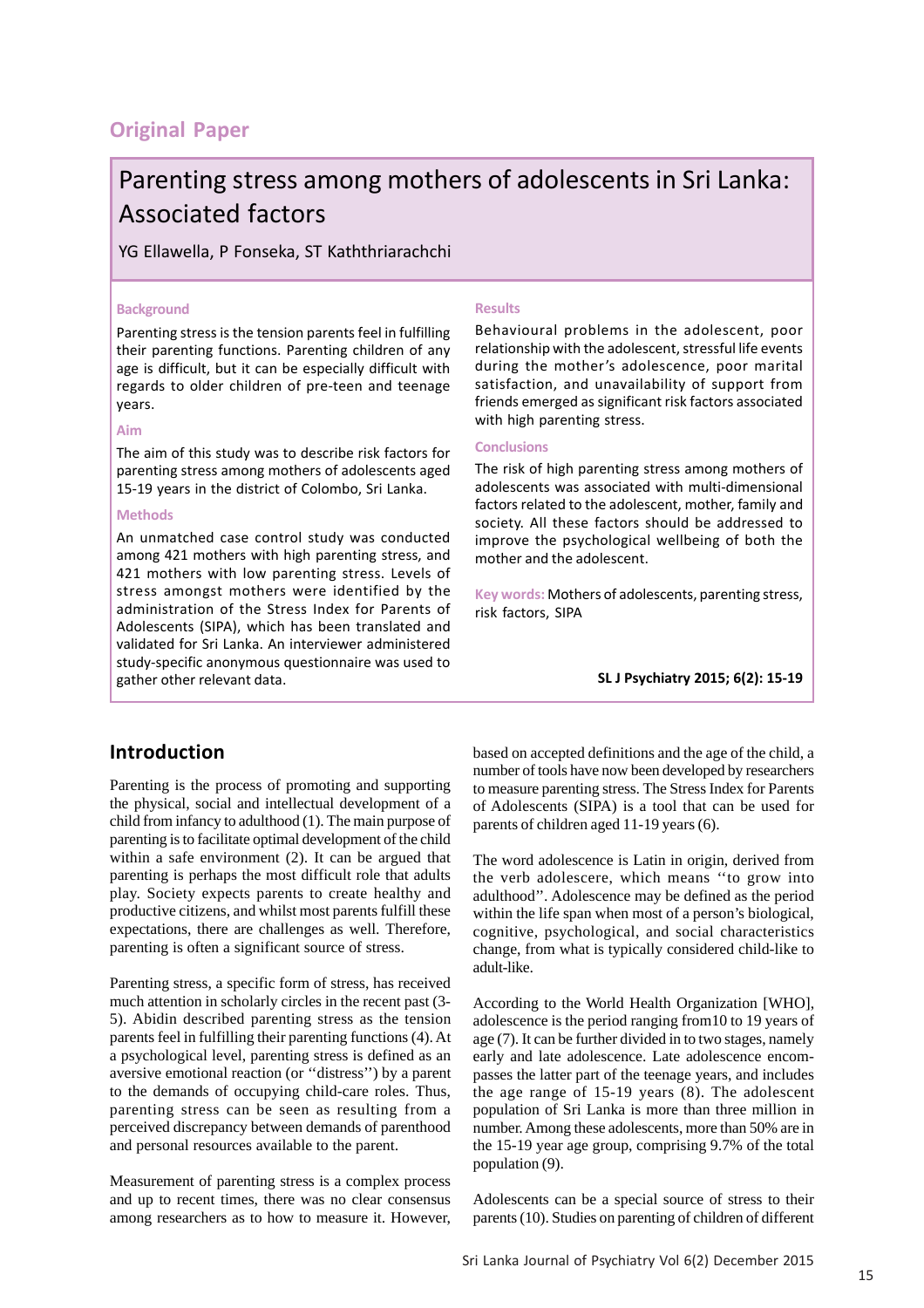ages suggest that parents of adolescents often feel the least comfortable and adequate (11). In South Asia, parents often rate their efficacy in child rearing by the degree to which they feel they have provided accurate guidance to the child, in making life decisions (12). In this context, parents are more likely to perceive adolescent autonomy in a negative manner, and thus are more likely to react to their children's behaviors with frustration and increased attempts at control. This ultimately may lead to increased parenting stress (13,14).

According to societal expectations and traditions, women are more often cast in the role of the caregiver than men. Whilst traditions are changing, in Sri Lankan society too, often the mother is the main caregiver of a child of any age.

While fulfilling the caregiver's role, mothers have to face various stressful events. Since mothers are busy looking after everyone else in the family, they often consider their own well-being as being least important. Though both parents can be affected by parenting stress, the reported effect of parenting stress is greater for mothers (15). Studies also suggest that the stress associated with parenting may be qualitatively different from stress associated with other domains, such as workplace stress or financial stress (16).

Conversely, all parents do not find parenting equally stressful. The child, parent, and family factors have proven to be important in understanding parenting stress (4). Characteristics of the child, such as age, temperament, social relationships, developmental disabilities and psychopathologies contribute towards parenting stress (17, 18). The risk of stress related to the role of parenting has also been linked to the parental age, educational level, marital status, number of children, income, employment status, and physical and mental health status (19). The marital relationship, relationships between siblings, family atmosphere and the support within the family, as well as factors outside the family, such as socio-economic status and general social support, play a crucial role in predicting parenting stress (20).

There is no published research available on parenting stress in Sri Lanka. Thus, the aim of this study is to describe the stress of mothers who are parenting adolescents in the Sri Lankan context. Identifying the riskfactors for parenting stress would provide professionals, health care workers and education providers critical information regarding parenting stress in Sri Lanka, and thus point towards interventions which may help reduce parenting stress. The findings of this research will ultimately help mothers to fulfill their parenting roles effectively and enjoy their life as parents.

# **Methods**

We carried out an unmatched case control study in the district of Colombo, in Sri Lanka. It has the highest estimated mid-year population (12.2%) in Sri Lanka, and of this population, 9% consist of adolescents aged between 15 and 19 years.

The study population consisted of biological mothers of adolescents aged 15-19 years residing in Colombo. Mothers diagnosed to be having a psychiatric illness and whose adolescents or children of other ages were diagnosed as having severe physical or cognitive impairment were excluded. The required minimum sample was based on 80% power to detect potential associations between cases and controls at 5% alpha error, 50% minimum probability of exposure in the controls; odds ratio (OR) of 2; and 1:1 unmatched case-control ratio.

Though the calculated minimum sample size was 132, all 421 mothers who were identified as having high parenting stress according to the scores of SIPA were included as cases. Four hundred and twenty one mothers who had low parenting stress according to the SIPA, were included as controls.

Data was collected using an interviewer-administered questionnaire (IAQ). A list of potential risk factors associated with parenting stress was identified via a literature review, expert opinion and focus group discussions (FGDs). Based on the conceptual model of parenting stress (4), identified risk factors were grouped under four broad areas: Factors related to the adolescent, the mother, family level factors and other societal factors related to the family. Demographic and socio-economic variables were included in Section 1 of the study instrument. Data collection was done by trained research assistants. The IAQ was administered to all cases and controls.

Ethical clearance for the study was obtained from the Ethics Review Committee of Faculty of Medical Sciences, University of Sri Jayewardenepura, Sri Lanka. All participants who provided informed written consent were included in the study.

Data analysis was carried out using the Statistical Package for Social Sciences (SPSS) version 18. Factors associated with parenting stress were analysed via the Chi-square test and a probability value of  $\langle 0.05 \rangle$ was considered as significant. The OR and its 95% confidence interval (95%CI) were also estimated. Risk factors for parenting stress were further explored by logistic regression analysis and adjusting for potential confounding factors. Variables that showed a probability value of <0.05 in the bivariate analysis, and other factors considered as important according to the literature were included in the logistic regression analysis. Backward stepwise regression was used.

## **Results**

The majority of mothers of adolescents among both cases and controls belonged to the 40-44 year age group and were Sinhala and Buddhists.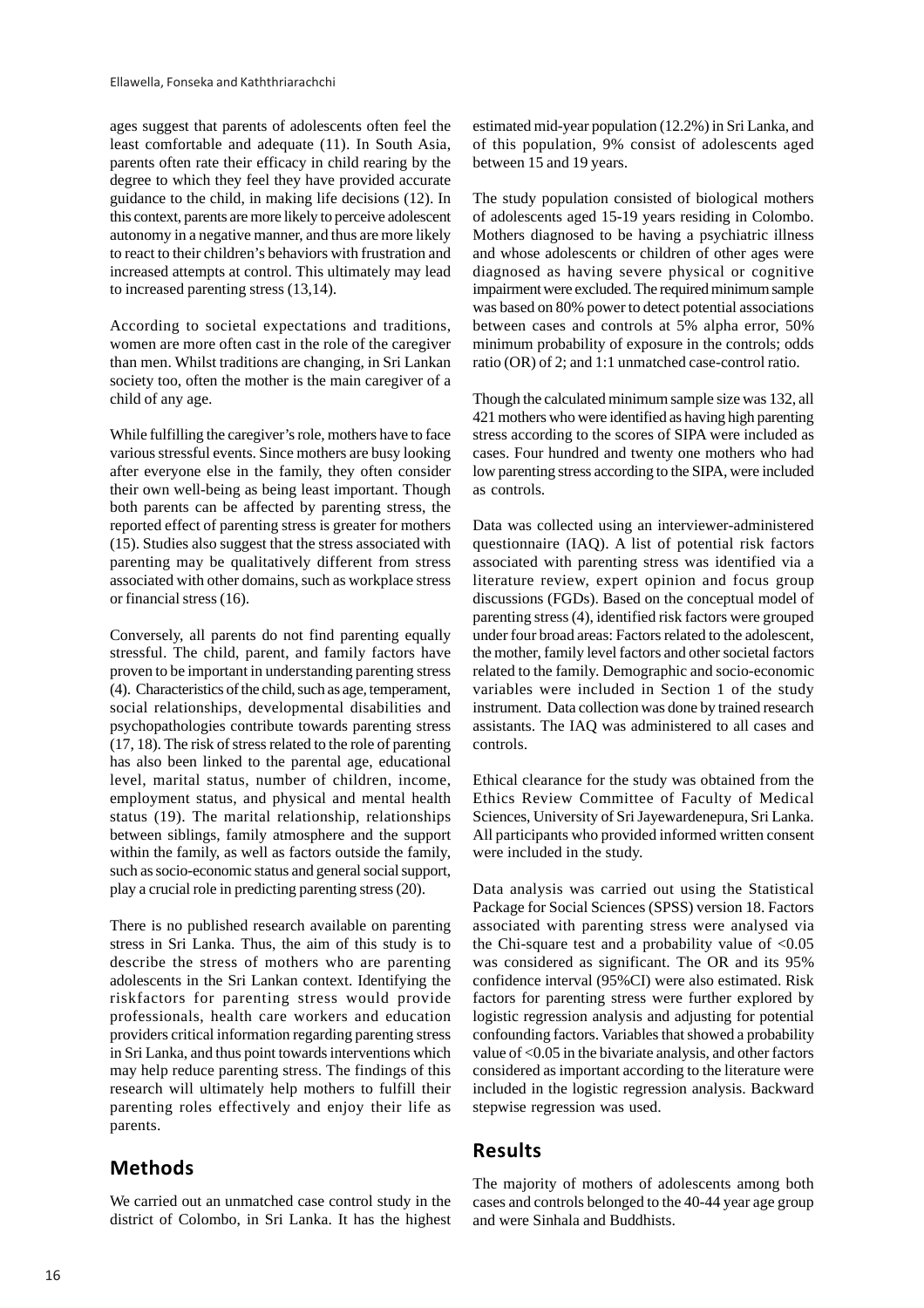#### **Factors associated with high parenting stress**

There was a significant difference in parenting stress across ethnicity and religion. Muslim, Tamil, Burger and Malay mothers were significantly more likely to have high parenting stress compared to Sinhala mothers ( $\chi^2$  $=$ 23.24, df $=$ 1, p<0.001). Likewise mothers who were Christians, Hindu, and Islam were significantly more likely to report high parenting stress compared to mothers who were Buddhists ( $\chi^2$ =25.20, df=1, p<0.001).

Lower levels of education ( $\chi^2$  = 28.51, df = 1, p< 0.001) lower social class ( $\chi^2$  =10.41, df=1, p=0.001), low average monthly income ( $\chi^2$  =14.92, df=1, p<0.001), and employment  $(\chi^2 = 8.45, df = 1, p = 0.003)$  were all significantly associated with higher parenting stress.

#### **Factors predicting high parenting stress – findings from logistic regression**

Model Chi-square, measured using Omnibus test was 845.77 and it was statistically significant at p<0.001. A significant Chi-square and non-significant Hosmer and Lameshow test  $(p= 0.270)$  were proof for the goodness of fit of the model selected for logistic regression. The factors that emerged as significant risk factors for high parenting stress are presented in Table 1 and are described according to four broad areas, namely factors related to adolescent, personal factors of the mother, family level factors and other societal factors related to the family.

Not attending school (OR=2.89, 95% CI: 1.34-6.24), internalizing behaviours (OR=4.01, 95% CI: 2.17-7.42), externalizing behaviours (OR=3.92, 95% CI: 1.03-14.93), frequent internet browsing (OR=4.03, 95% CI: 1.35-12.08) and need for stylish clothing (OR=5.24, 95% CI: 2.50-

11.01) among the adolescents were significantly associated with high parenting stress.

Poor relationship with the adolescent (OR=4.23, 95% CI: 1.77-10.09), stressful life events during the adolescence of the mother (OR=3.45, 95% CI: 1.62-7.35), stressful life events in the past year (OR=3.62, 95% CI:1.28-10.22), poor perceived health status (OR=2.85, 95% CI: 1.00- 8.12) and dissatisfaction regarding the amount of sleep (OR=4.26, 95% CI:1.55-11.67) were the personal factors regarding the mother that emerged as significant risk factors for parenting stress.

Among family level factors, poor marital satisfaction (OR=6.13, 95% CI: 1.91-19.69) and low overall support available at home (OR=4.34, 95% CI: 2.38-7.91) were significantly associated with parenting stress.

Lack of moral support from society (OR=2.56, 95% CI: 1.38-4.73) and unavailability of support from friends (OR=1.82, 95% CI: 1.01-3.25) were significant societal risk factors.

# **Discussion**

The relationship between parents and children is an emerging focus for research (20,21). Much research on parenting stress has been done worldwide, but most research is on parents of young children and those with specific problems (22,23). The risk factors associated with parenting stress, especially among mothers of adolescents have not been widely researched. Identification of risk factors of parenting stress is essential to address this emerging issue effectively. Published data on parenting stress in Sri Lanka is not available.

| Table 1. Risk factors of parenting stress among mothers of adolescents, identified by the logistic regression, |  |  |
|----------------------------------------------------------------------------------------------------------------|--|--|
| model                                                                                                          |  |  |

| Variable                                           | Significance<br>(p- value) | Adjusted<br>Odd Ratio | 95%<br>Confidence Interval |
|----------------------------------------------------|----------------------------|-----------------------|----------------------------|
| Not attending school                               | 0.01                       | 2.89                  | $1.34 - 6.24$              |
| Internalising behaviours                           | 0.001                      | 4.01                  | $2.17 - 7.42$              |
| <b>Externalising behaviours</b>                    | 0.05                       | 3.92                  | $1.03 - 14.93$             |
| Frequent internet browsing                         | 0.01                       | 4.03                  | $1.35 - 12.08$             |
| Need for stylish clothing                          | 0.001                      | 5.24                  | $2.50 - 11.01$             |
| Poor relationship with the adolescent              | 0.00                       | 4.23                  | $1.77 - 10.09$             |
| Stressful life events during adolescence of mother | 0.00                       | 3.45                  | $1.62 - 7.35$              |
| Stressful life events in the past year             | 0.02                       | 3.62                  | $1.28 - 10.22$             |
| Poor perceived health status                       | 0.05                       | 2.85                  | $1.00 - 8.12$              |
| Dissatisfaction about the amount of sleep          | 0.001                      | 4.26                  | $1.55 - 11.67$             |
| Poor marital satisfaction                          | 0.001                      | 6.13                  | 1.91 - 19.69               |
| Low overall support available at home              | 0.001                      | 4.34                  | $2.38 - 7.91$              |
| No support from friends                            | 0.04                       | 1.82                  | $1.01 - 3.25$              |
| No moral support from society                      | 0.001                      | 2.56                  | $1.38 - 4.73$              |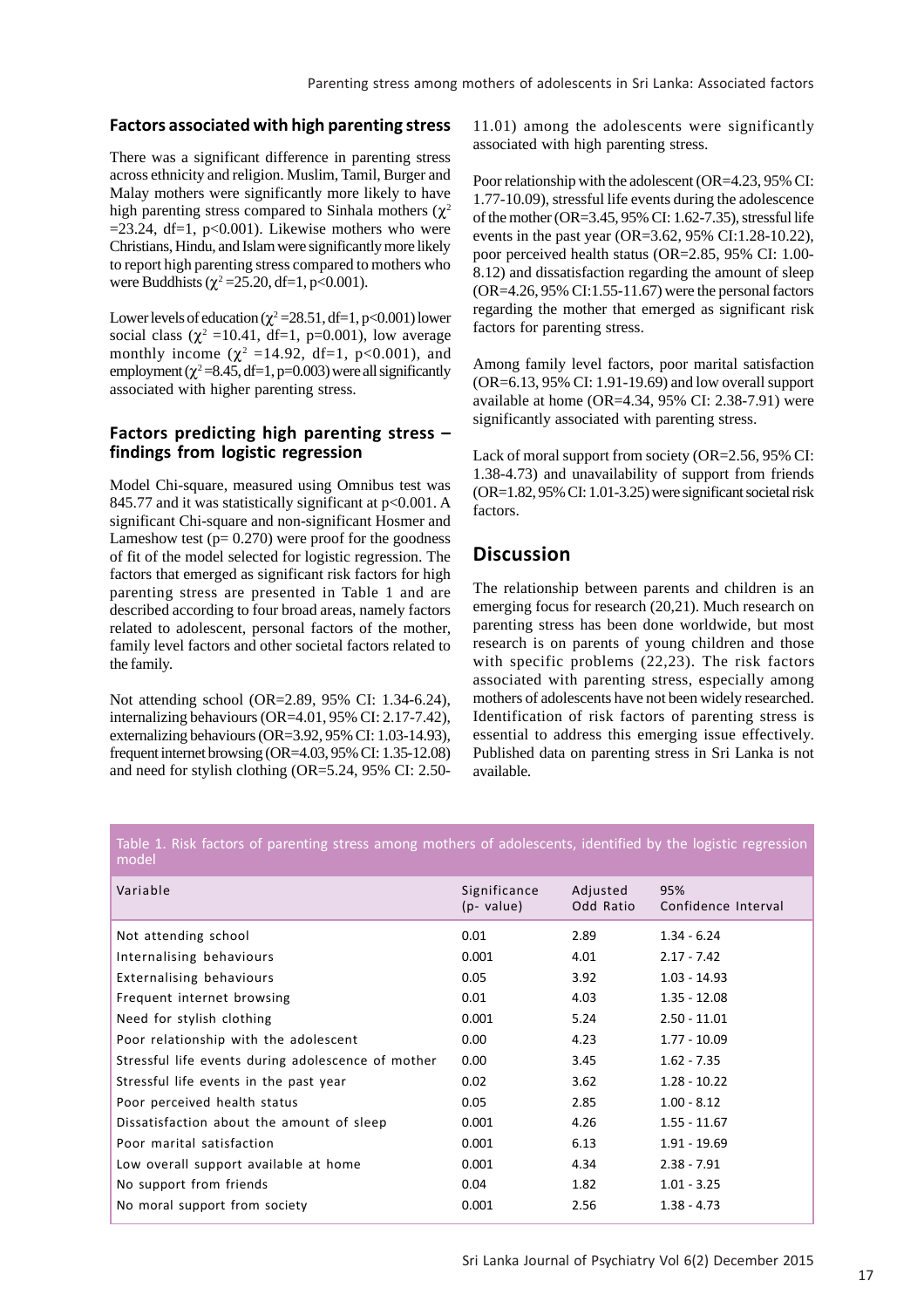#### **Risk factors related to adolescent**

We did not find the age of the adolescent to be a risk factor for high parenting stress in the logistic regression analysis.

Non-schooling among adolescents was associated with high parenting stress in mothers. It is likely that mothers place a high emphasis on the importance of schooling, and they may also feel that the school setting is a more secure environment for their adolescent.

It is hypothesized that the higher parenting stress would be seen in parents of children who had more severe behavioral problems (24, 25). A previous cross-sectional study conducted among a 222 mother-child had reported that mothers of children who had behavior problems were more likely to experience maternal caregiver strain and greater disruption in the mother's mental health status (24). Similarly, in our study, having an adolescent with one or more externalizing behaviours was significantly associated with higher parenting stress. High parenting stress in the mother was also associated with excessive internet browsing by adolescents.

## **Personal factors relevant to the mother**

Parent characteristics are also equally important with regards to experiencing of parenting stress, and this is confirmed by the findings of this study.

The perceived health status of the mother was found to be statistically significant associated with parenting stress. These findings suggest that mothers having good physical and mental health tend to be less stressed and highlight the importance health and positive thinking in reducing parenting stress. However a potential confounder to this hypothesis is that mothers with high parenting stress also can have more physical symptoms due to stress, and they may perceive their health as being poor.

Dissatisfaction about the amount of sleep that the mothers had was identified as a risk factor in the logistic regression analysis.The association between parenting stress and quality of sleep has been supported in the literature to some extent (27).

## **Family related factors**

For many people, family is their closest environment. Important positive aspects of the family environment include supportive and facilitative interactions, and the absence of conflict.

Factors related to the spouse have a great impact on the mother's perception of stress in the role of parenting. Marital satisfaction, marital discord and physical abuse by the husband were also studied in the present study in relation to the parenting stress. Although bivariate analysis showed significant association of these factors with parenting stress, only poor marital satisfaction remained as a significant risk factor in the multivariate analysis in this study. Our findings also identified low overall support at home as a risk factor. Similar associations between parenting stress and marital life have been reported by several other researchers. In one study based on the 2003 National Survey of Children's Health conducted in the United States, parents reporting high parenting stress had higher odds of violent and heated disagreement than parents reporting less stress (28). Higher parenting stress has been noted among families that report a less cohesive family atmosphere and less involved parenting had higher parenting stress (26).

## **Other societal factors related to the family**

Factors such as family income, social class, and social support were considered in this study as societal factors related to the family. Proving that well known proverb '*a friend in need is a friend in deed*', unavailability of support from friends was identified as a significant risk factor for high parenting stress in the multivariate analysis. Similarly, in a sample of Swedish parents and their children, researchers found a significant relationship between high parenting stress and lack of support (29).

## **Limitations**

While this study describes factors associated with high parental stress, due to the nature of the study design, the findings do not establish a cause-effect relationship. Therefore we are unable to comment on the etiological value of the above described risk factors, which is a limitation. Thus for example, while lack of support from friends is significantly associated with higher parental stress, it may be secondary to personality factors of mother, which may also be contribute towards poor relationship with spouse/child and high parenting stress.

# **Conclusions**

The current study elaborates the multi-dimensional nature of parenting stress. Factors related to the adolescent (i.e., externalising and internalising behaviours), personal factors of the mother (i.e., poor perceived health status, stressful life events), family level factors (poor marital satisfaction, lack of support from family) and other factors related to family such as lack of moral support and support from friends emerged as factors significantly associated with parenting stress. The findings of this study suggest that programs to develop parenting skills for parents, as well as family level programs to address issues such as risk behaviours of adolescents and division of household chores, maybe useful in minimizing parental stress.

# **Acknowledgments**

We acknowledge the financial assistance granted by the National Health Research Council, Ministry of Health, Sri Lanka for conducting this research.